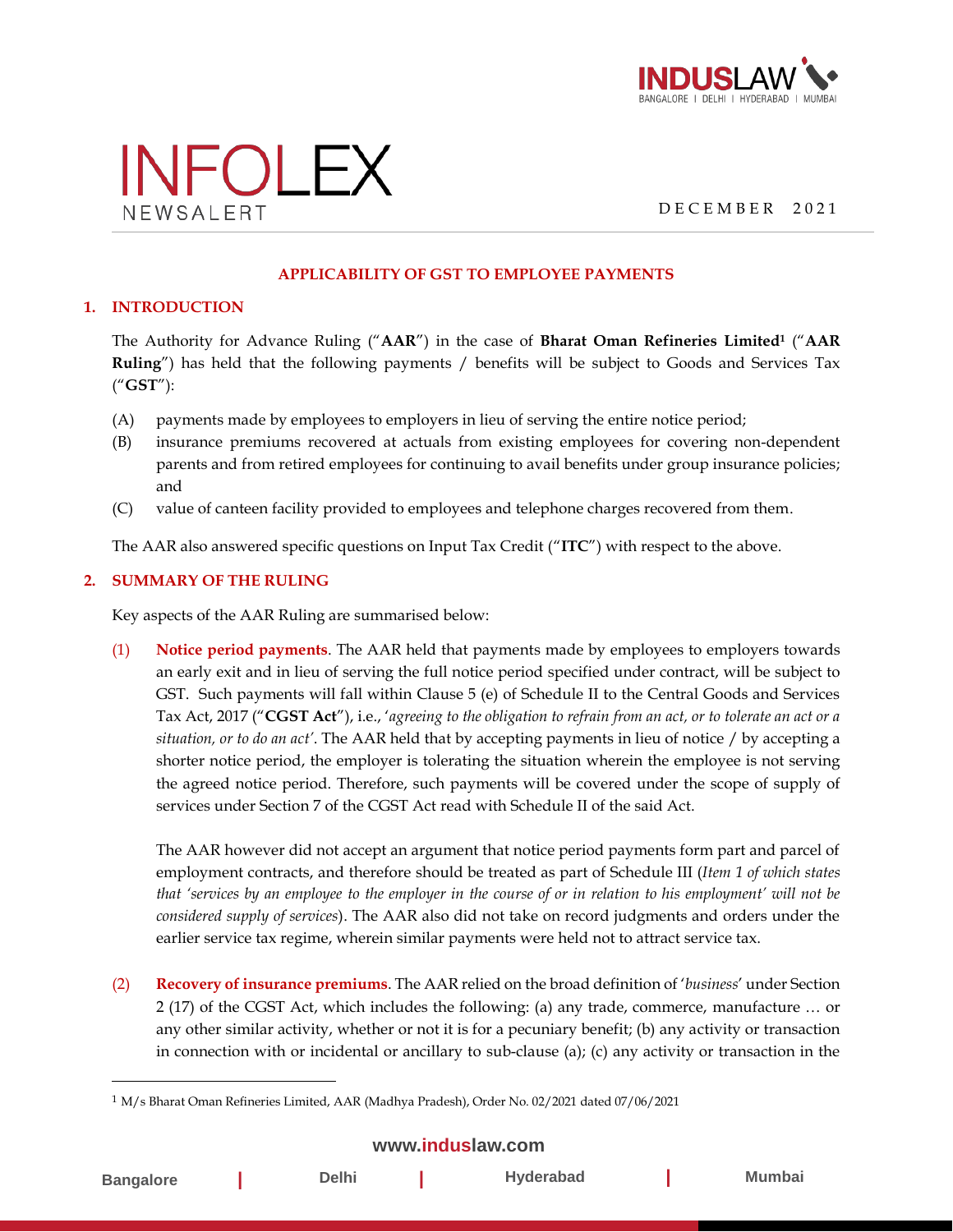

nature of sub-clause (a), whether or not there is volume, frequency, continuity or regularity of such transaction. The AAR held that the company did not extend benefits under group insurance policies to non-dependent parents and to retired employees merely as an agent of the insurance company. Thus, insurance premiums recovered from the employees towards covering non-dependent parents / retired employees at actuals will constitute supply in the course of business (*given the expansive definition of business under the CGST Act*) and subject to GST.

- (3) **Provision of canteen services to employees and recovery of telephone charges from employees**. The AAR once again relied on the broad definition of 'business' under the CGST Act and held that: (a) provision of canteen services by the employer is a statutory obligation under the Factories Act, 1948 and would form part of its business. Therefore, any recovery from employees for canteen facilities provided (even if a nominal sum) will be considered 'outward supply' and subject to GST (*valuation would be as per rules specified for transactions between related parties*). Even if the canteen services were provided free of cost, it still be subject to GST; (b) recovery of telephone charges from employees at actuals will also attract GST.
- (4) **Eligibility to ITC.** The AAR held that other than in respect of canteen services, the employer will be able to avail ITC in respect of recovery of telephone charges and insurance premiums.

### **3. INDUSLAW VIEW**

The AAR Ruling follows on the heels of a similar one in the case of **Amneal Pharmaceuticals<sup>2</sup>** wherein payments made by employees in lieu of serving the entire notice period was held to attract GST.

Interestingly, two important issues emerge from this AAR Ruling. Firstly, the AAR Ruling ignores the aspect that the applicable entries under the Service Tax law (tolerating an act) and under the GST are *pari materia*. Therefore, the earlier judgments including that of the Madras High Court<sup>3</sup> and that of the Tribunal<sup>4</sup> will continue to hold fort. Secondly, the Tax Department's view which was put forth by the Jurisdictional Officer was that GST is **not** payable on these activities. The AAR Ruling also does not comment on this aspect. Therefore, the fact that the Tax Department itself holds a view that such recoveries are not chargeable to GST, would be helpful for other assessees, especially in the State of Madhya Pradesh.

While AAR rulings are typically binding only on the applicant and the jurisdictional officer concerned, they do provide valuable insight on the authority's interpretation of the provisions of the CGST Act. Given that a fair number of employers do permit employees to leave early, this ruling will definitely be useful to examine the GST impact (if any) of such notice period payments made by employees. Also, employers could, while structuring various employee benefits and reimbursements, not only examine their impact from a Wage Code and income tax perspective but also understand in detail, whether any recoveries made from employees would result in liability under the GST regime.

## **[www.induslaw.com](http://www.induslaw.com/)**

| <b>Bangalore</b> | <b>Delhi</b> | Hyderabad | Mumbai |
|------------------|--------------|-----------|--------|
|                  |              |           |        |

<sup>2</sup> ADVANCE RULING NO. GUJ/GAAR/R/51/2020 dated July 30, 2020

<sup>3</sup> GE T&D India Limited v. Deputy Commissioner of Central Excise, Chennai 2020 (35) GSTL 89 (Mad.)

<sup>4</sup> HCL Learning Limited v. CCE, Noida 2019 (12) TMI 558 – CESTAT Allahabad